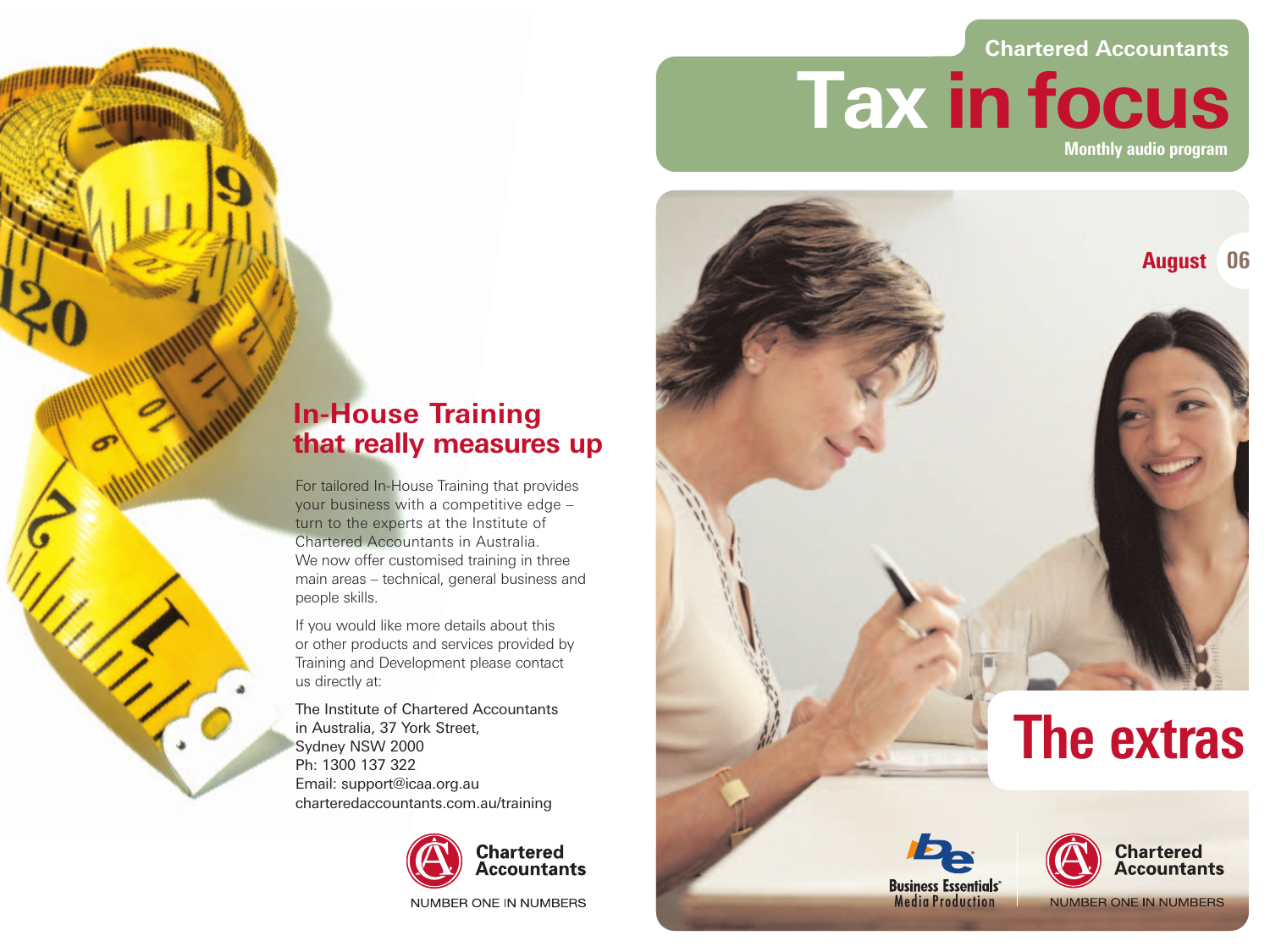

website www.be.com.au Chief Editor John Hounslow Production Manager Heather Dawson Studio Manager Peter Letts Advertising/Sponsorship Nick Schildberger nschildberger@be.com.au Manager Editor Michael Schildberger Publisher

Business Essentials Pty Ltd ABN 98 006 144 449 405 Riversdale Road, Hawthorn East VIC 3123 Phone (03) 9882 8333 Fax (03) 9882 8017

Welcome to this Extras booklet accompanying the August 2006 edition of Chartered Accountants' Tax in Focus. Yes, Business Essentials is back – with a new name for these programs, new packaging and this monthly booklet.

These CDs, produced in conjunction with the Institute, are designed to keep you up to date with monthly tax issues. including legislative changes, new rulings, court cases of note and other matters of relevance in the taxation area. Each CD is presented by Institute experts and as a subscriber, you'll receive the added benefit of valuable points to assist in your ongoing professional development.

The Extras booklet each month summarises the major points presented in the interviews as an easy reference point.

In a recent survey conducted by the Institute you said you enjoyed what we provided over many years so the format remains similar. The content of course continues to change – just as doing business never remains static.

I feel confident you'll find plenty of value on the CD and in this Extras booklet and I look forward to making contact with you each month. I would like to thank you for re-joining us.

Michael

Michael Schildberger Managing Director Business Essentials

# **This month's essentials**

## **This month's essentials** Track 1 Legislation Update

- > Taxation Laws Amendment (2006 Measures No 3) Bill 2006
- > New Business Tax System (Untainting Tax) Bill 2006
- > Tax Laws Amendment (2006 Measures No 4) Bill 2006 CGT amendments
- > Tax Laws Amendment (Repeal of Inoperative Provisions) Bill 2006
- > International Tax Agreements Amendment Bill (No 1) 2006

#### Track 2 Rulings and Determinations

- > TR 2006/5 "New" Effective Life Ruling
- $>$  TD 2006/44 car limit for 2006-7
- > LCTD 2006/1 luxury car threshold
- $>$  TD 2006/45 Div 7A benchmark interest rate for 2006-7

## Track 3 Superannuation

Fact sheets released by Treasury on Simplified Super Proposals

- > Provides taxpayers with details on the proposals
- > http://simplersuper.treasury.gov.au/fact\_sheets

Simplifying super - cashing rules modified

- > Amendment of S/S regulations
- > Impact on taxpayers aged 65 or older

NTLG Super Sub-Committee Meeting on 8 May 2006

- > ATO has released minutes
- > Clarification of its interpretation of 'retirement' for super splitting
- > ATO says that APRA view applies

Super Contributions Splitting – Amendment of regulations

PSLA 2006/5 – Late super guarantee contributions

Bankruptcy and Superannuation

> Amendments to the Bankruptcy Act 1966

© Copyright 2006 Business Essential Pty Ltd ABN 98 006 144 449 and the Institute of Chartered Accountants in Australia ABN 50 084 642 571. Business Essentials and the BE logo are registered trademarks of Business Essentials Pty Ltd. Neither Business Essentials Pty Ltd nor Michael Schildberger, nor the Institute of Chartered Accountants in Australia, nor sponsors of this program accept any form of liability, be it contractual, tortious or otherwise, for the contents of this CD or for any consequences arising from its use or any reliance placed upon it. The information, opinions and advice contained in this CD are of a general nature only and may not relate to or be relevant to your particular circumstances.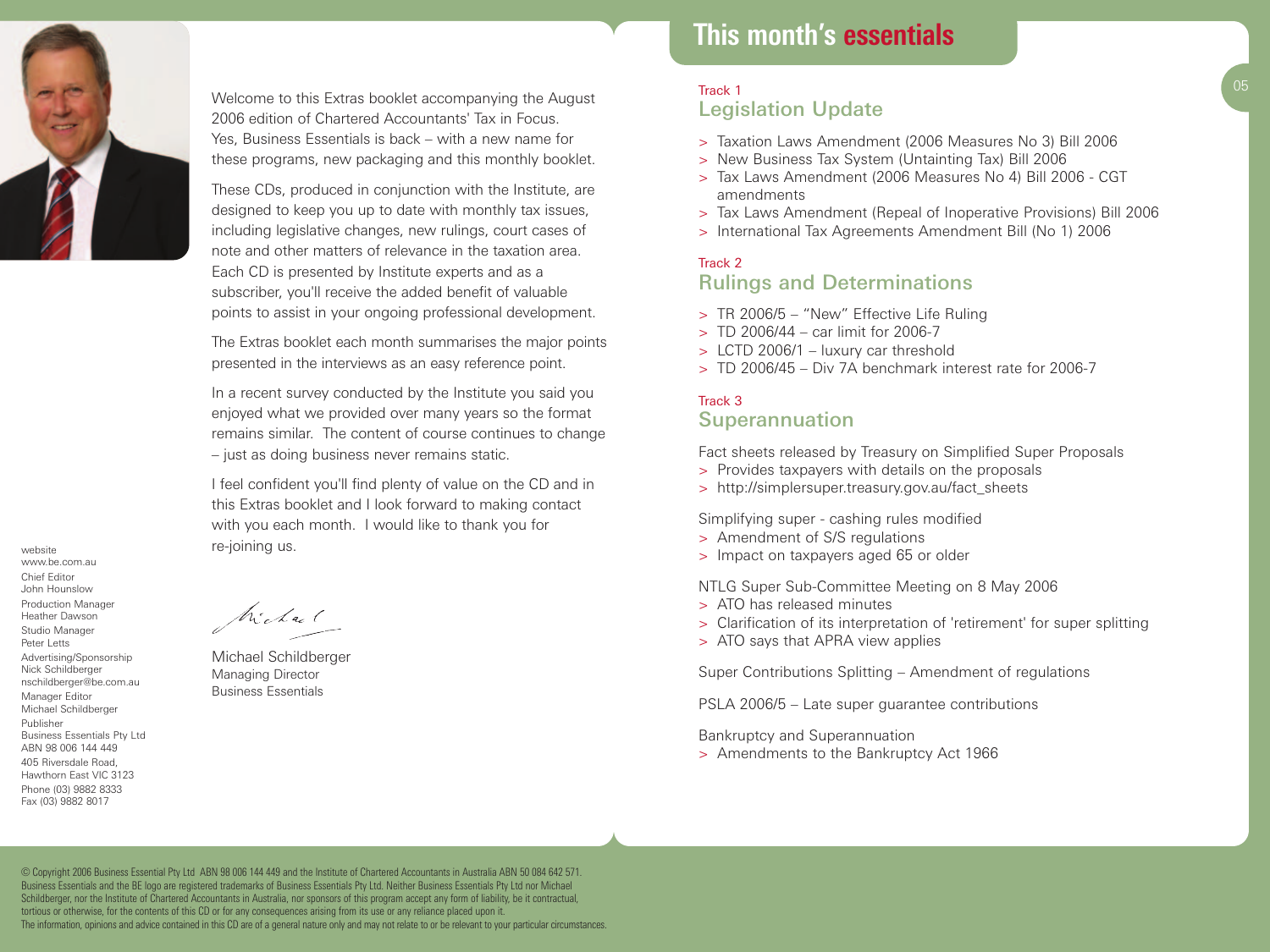# **This month's essentials**

# **Cases**

- > FCT v Citylink Melbourne Ltd fees paid by toll operator deductible
- > Pearson v FCT trust distributions
- > Case 9/2006 compensation payments assessable following work injury
- > Cameron Brae Pty Ltd v FCT contribution to benefit trust not deductible
- > Isaacs v FCT no extension to make ESAS election
- > Vu v FCT taxpayer assessable on bank deposits
- > FCT v A Taxpayer payment of tax debt would cause serious hardship

#### Track 5 Consolidation

TD 2006/47 - Deductibility of interest

> Head company of a MEC group can claim a deduction for interest paid on funds borrowed after formation of the group – under certain provisions

#### TD 2006/48 – Deductibility of interest

> Head company of a consolidated group can claim a deduction for interest paid on funds borrowed – under certain provisions

#### $\frac{1}{2}$  Track 4  $\frac{1}{2}$  Track 6  $\frac{1}{2}$  Track 6  $\frac{1}{2}$  Track 4  $\frac{1}{2}$  Track 4  $\frac{1}{2}$   $\frac{1}{2}$   $\frac{1}{2}$   $\frac{1}{2}$   $\frac{1}{2}$   $\frac{1}{2}$   $\frac{1}{2}$   $\frac{1}{2}$   $\frac{1}{2}$   $\frac{1}{2}$   $\frac{1}{2}$   $\frac{1}{2}$   $\frac{1}{2}$  Track 6 Fringe Benefits Tax

NTLG sub-committee meeting of 18 May 2006

> Minutes released by ATO

### Issues discussed included

- > novated leased vehicle
- > combined PDAs and mobile phones
- > LAFHA
- > exempt vehicles
- > remote area holiday transport fringe benefits
- > no FBT on accommodation for spouses accompanying employees on work-related travel
- > concessions for remote are rental subsidies no FBT where employer provides funeral for deceased employee

## Track 7 Tax Administration

> Lodgement of 2005/6 returns

#### Track 8 **GST**

- > Kiwi Munchies Pty Ltd v Nikolitsis refund of GST mistakenly charged
- > Keen v Telstra no separate payment of GST on costs awarded
- > Westley Nominees Pty Ltd v Coles Suoermarkets Aust. Pty Ltd lease GST-free as no "review opportunity"